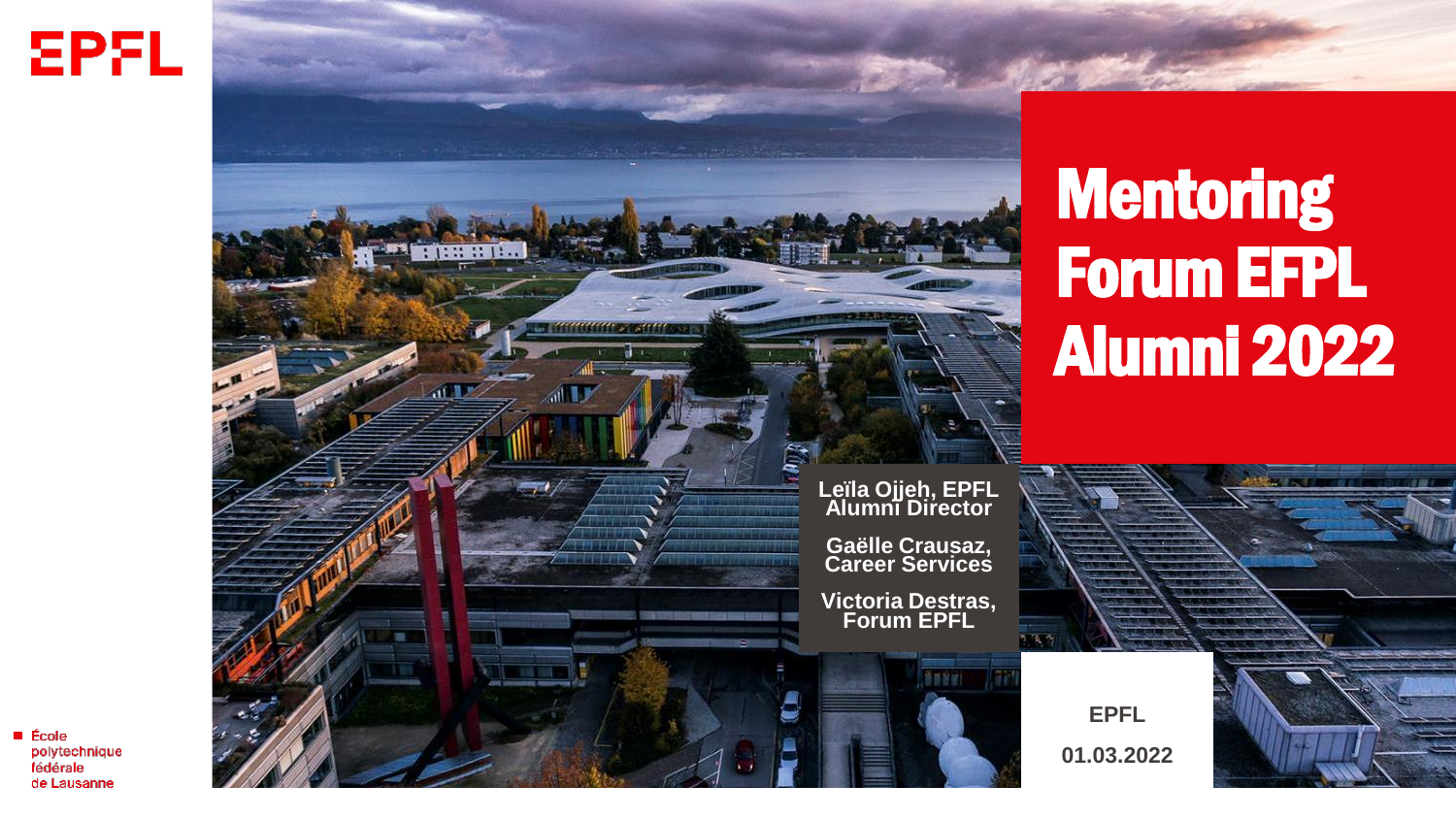### **EPFL** Mentoring Program Master 2022

- 5th edition of the program
	- Partnership Forum EPFL EPFL ALUMNI
	- EPFL Alumni Mentors support EPFL Students Mentees



Leila Ojjeh **2** 

eila Ojjeh

 $\overline{2}$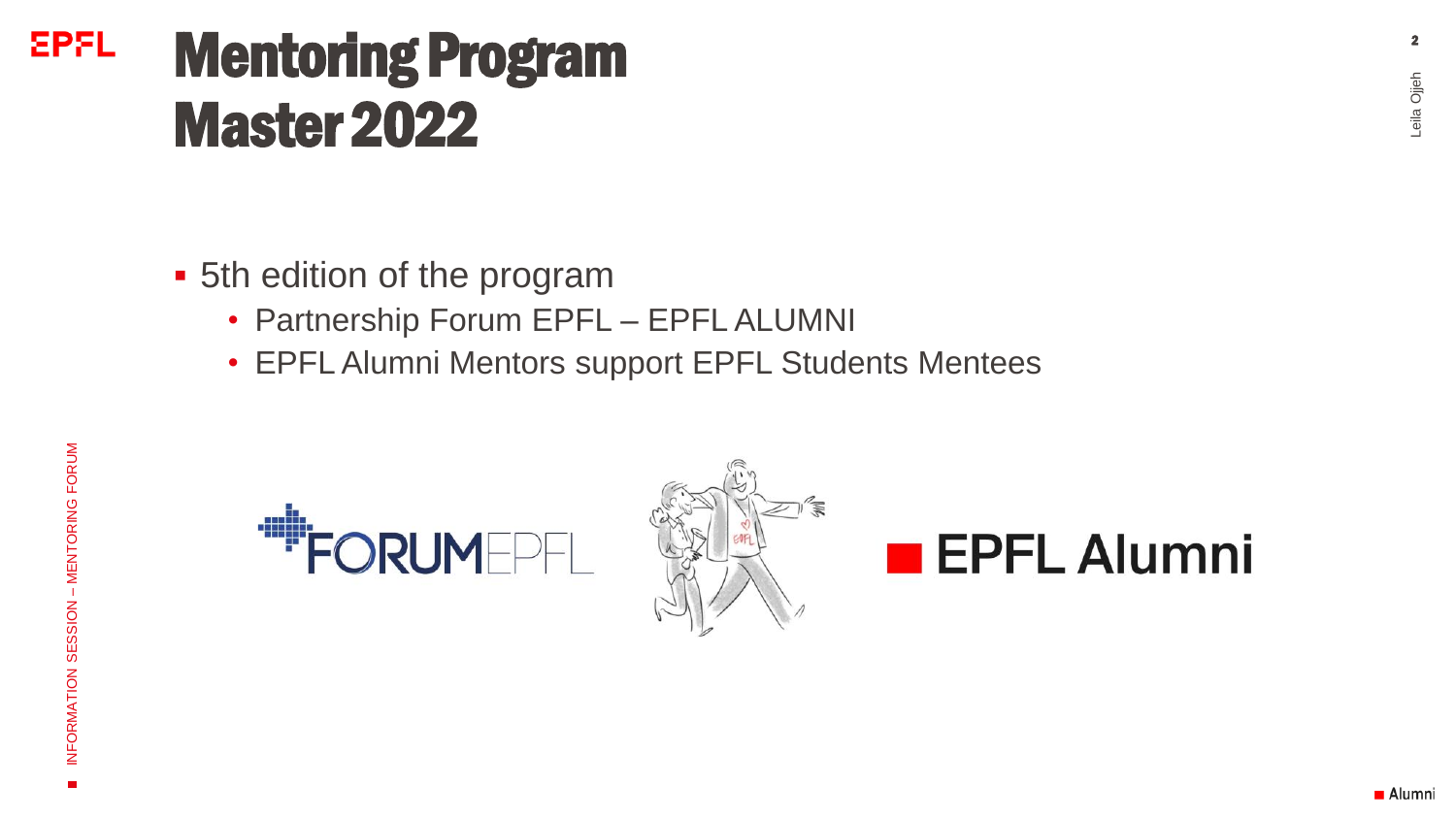# **FORUM EPFL - Who are we ?**



Biggest recruitment fair in Europe

- **160 companies**
- **110 startups**

**EPFL** 

● **2200 registered students**

Take advantage of events organized throughout the year to help you prepare for your professional career!

- **Conferences** ("Craft an effective CV", "How to have a successful Forum")
- **Workshops** (job interview simulation, CV correction, motivation letter correction)
- **Career counseling**

### **Relevant dates**

- **March 14th -** registrations opening
- **April 11th - 14th -** Skills Week 1
- **3rd to 7th of October -** Forum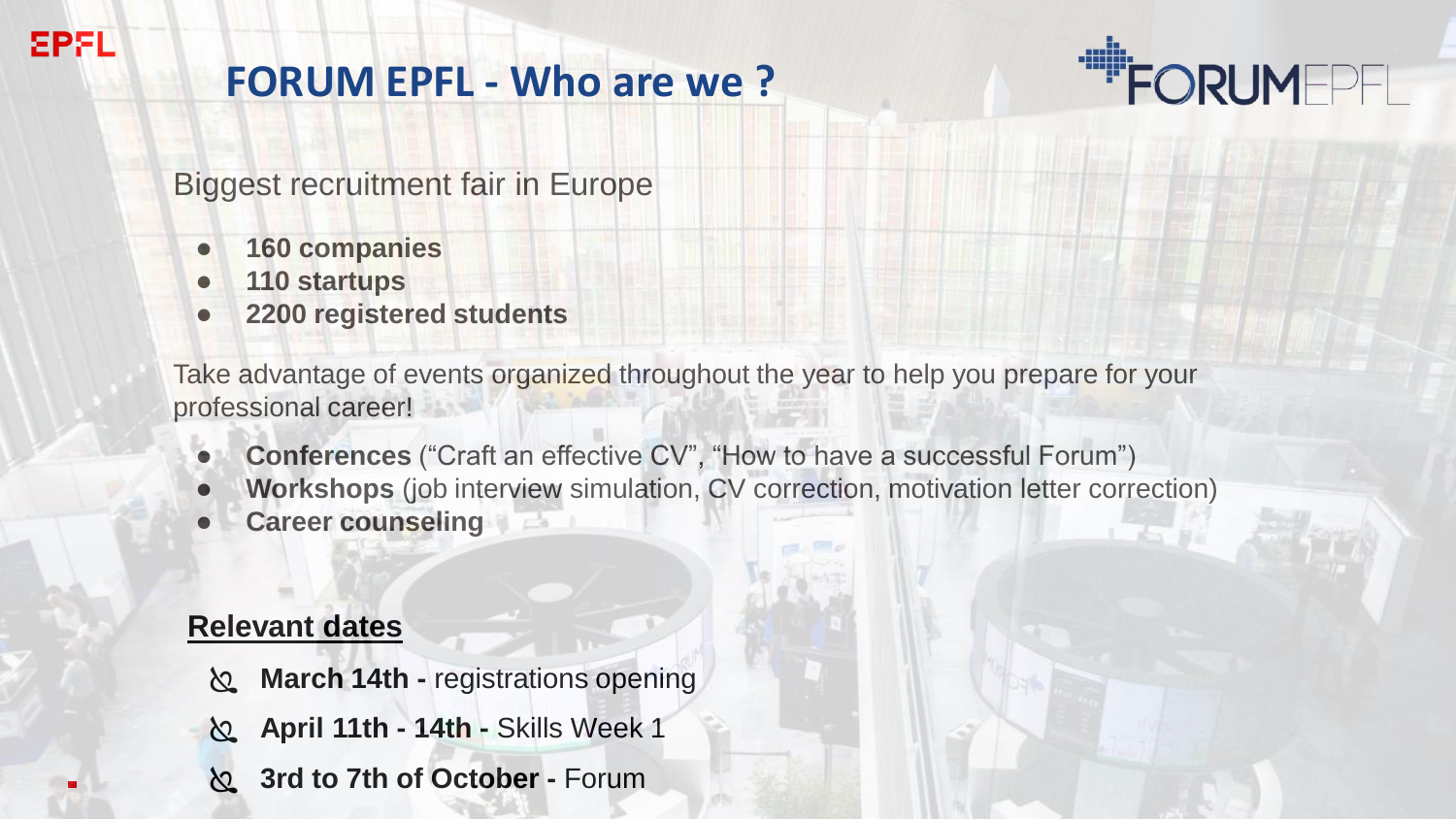#### **EPFL** EPFL Alumni –who are we?

### **▪ Mission**

- Provide Alumni with an exclusive and international network, life long services and bond to EPFL

- Engage Alumni to support EPFL and its development

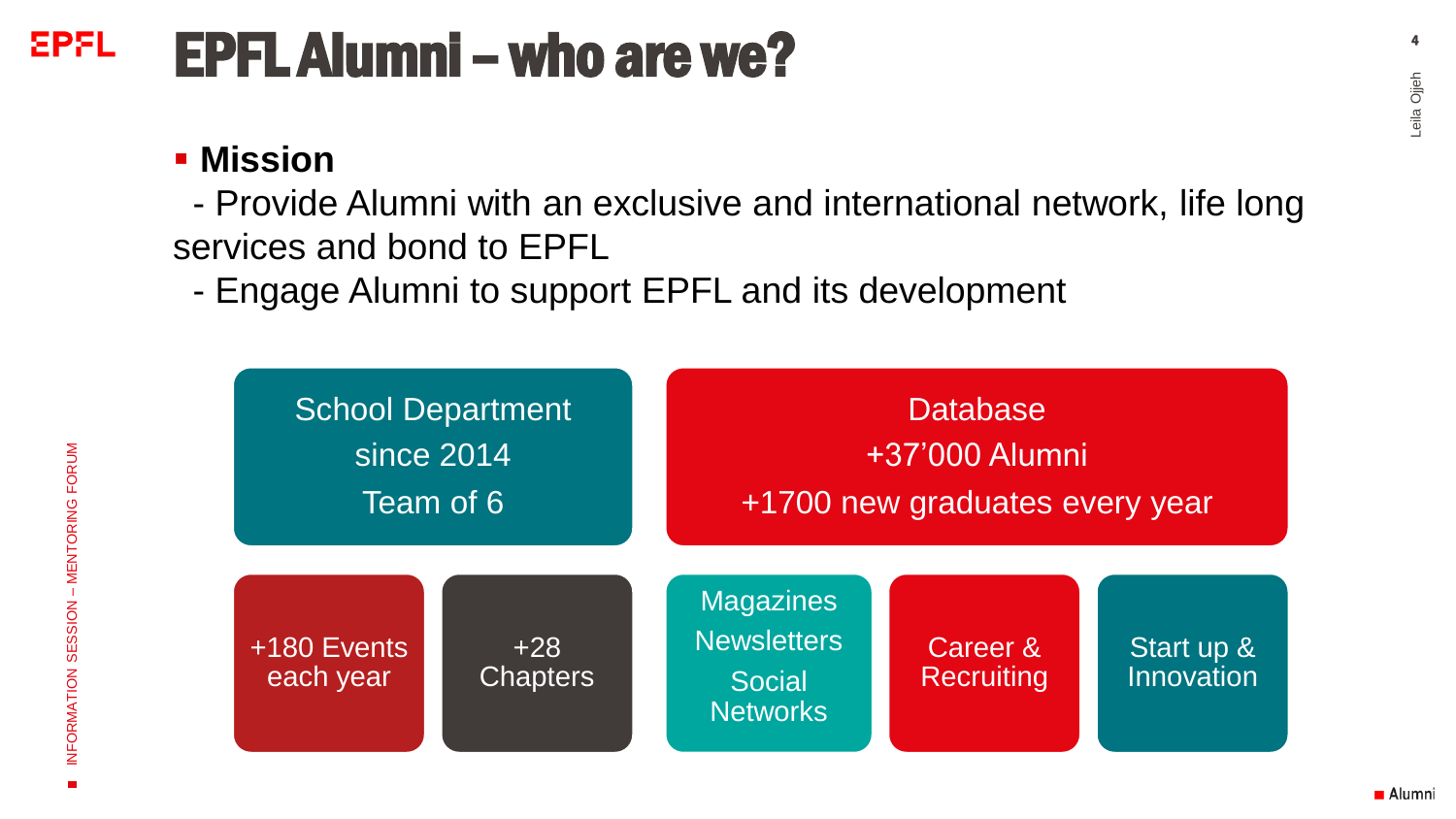

→ Culture, Community, Support, Success, Give back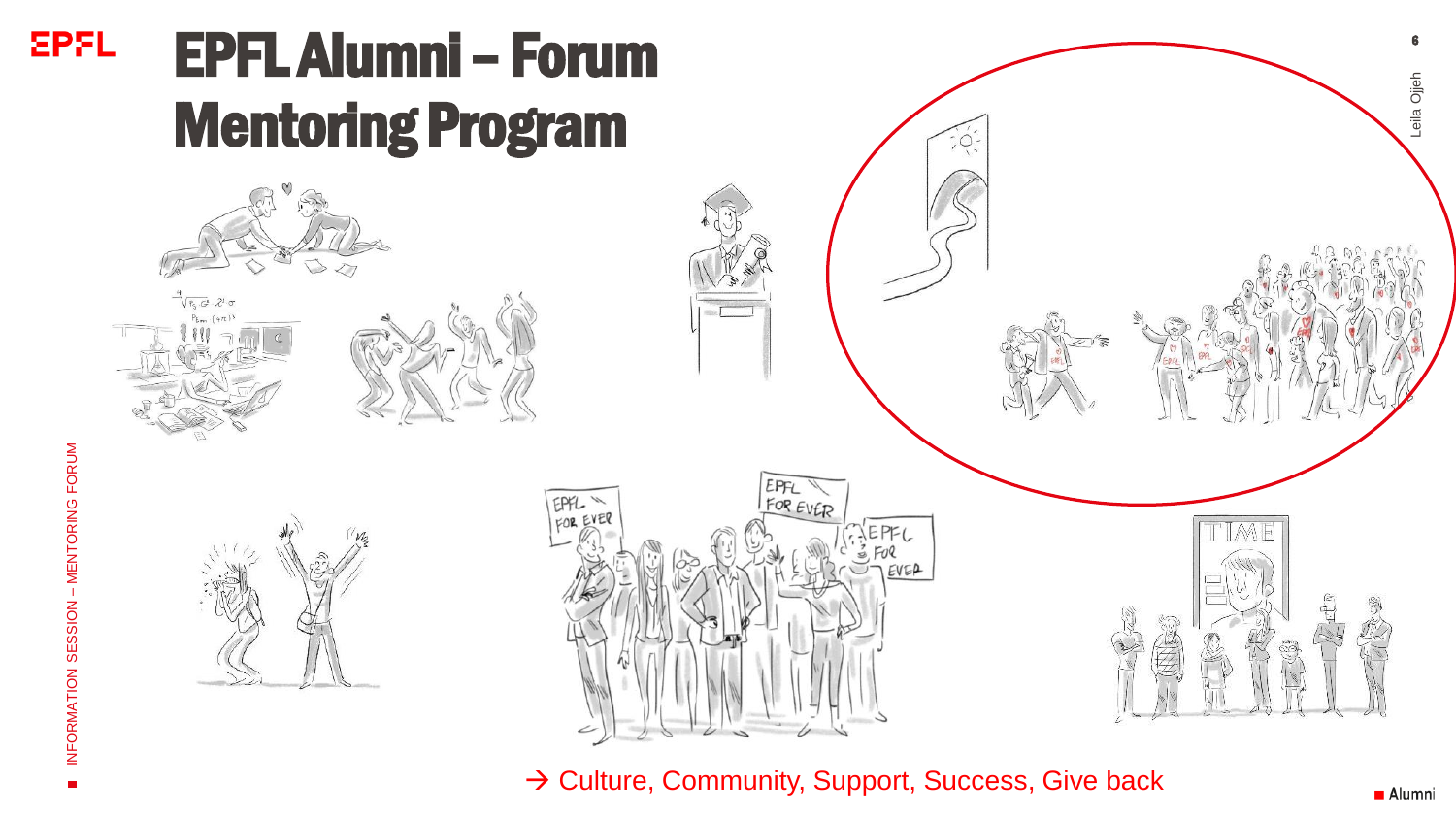### **EPFL** What is mentoring?



### ▪ **What is mentoring?**

"professional relationship in which an experienced person (the mentor) assists another (the mentee) in developing specific skills and knowledge that will enhance the less-experienced person's professional and personal growth"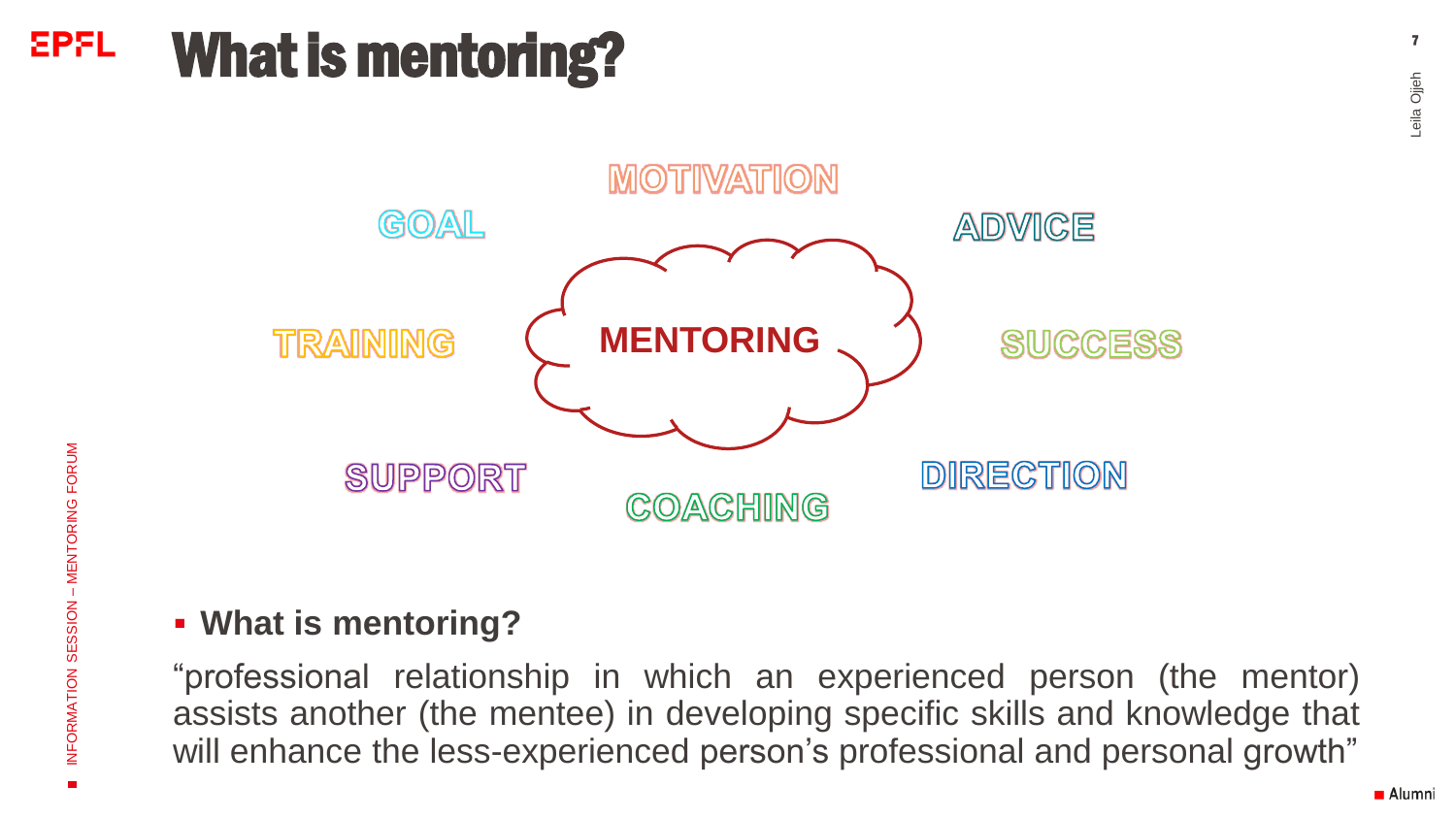### EPFL What do studentswant or need?

*«J'aimerais pouvoir être conseillée sur le type de master, le pays et l'université où le faire et sur les débouchés…»*

*«Should I start a PHD ? What career will make me happy ? How to combine life goals with this career ?»*

*«Ideally I would like to do my master thesis in the US but I am also open to work abroad in a multinational company»*

*«What company/industry should I choose? How can they choose me?»*

> *«I hope someone working in finance could help me with my struggles in orientation»*

Career path, PhD/education, Expatriation, Technical vs Business, Job/internship techniques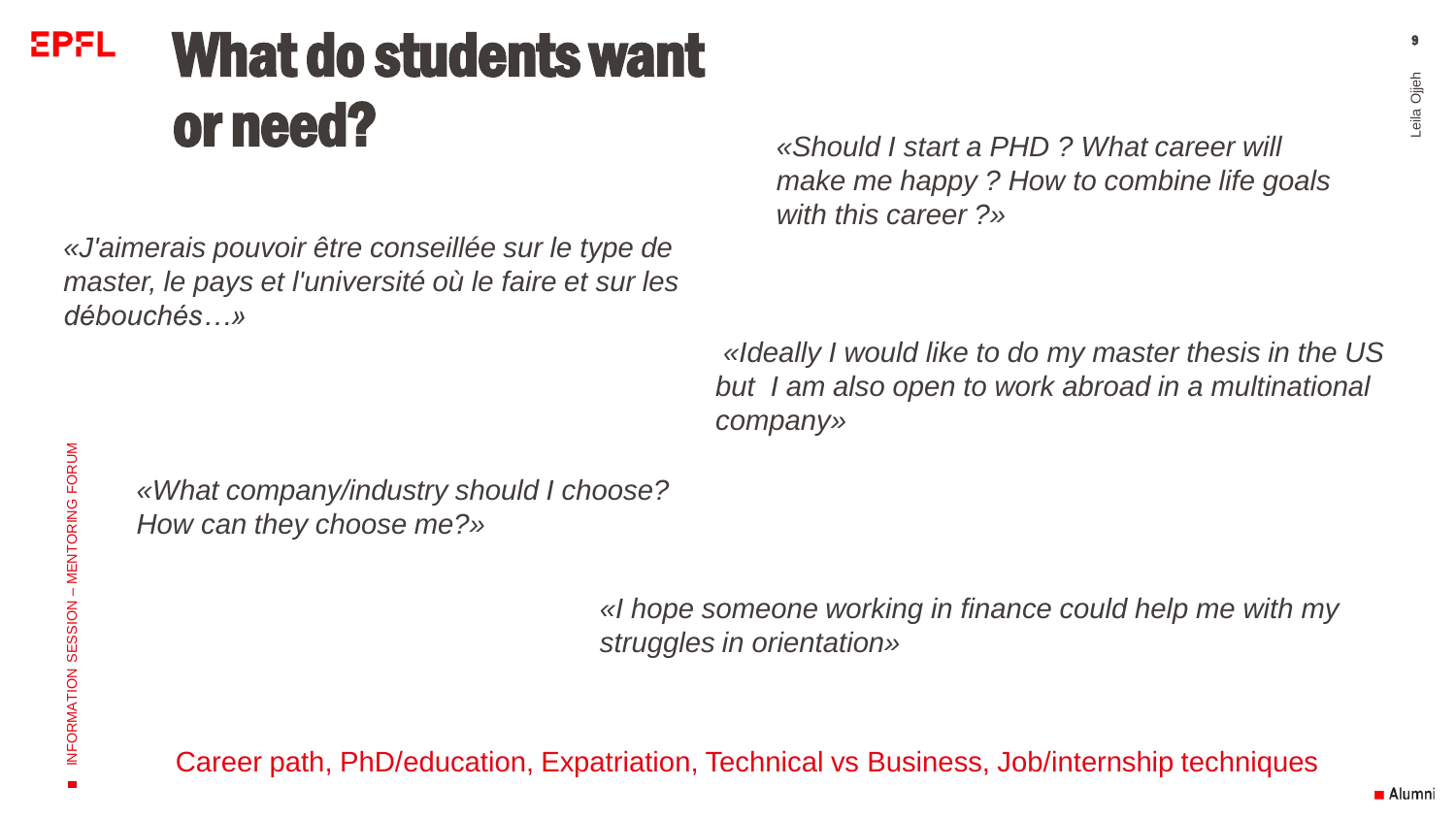# EPFL Charter, principles, guidelines

- Voluntary and mutual commitment of both the mentor and the mentee
- Estimated 1-2h per month from April 2022 to December 2022
- **Mutual trust and respect**
- **Confidentiality**
- **Be careful**
	- Not a 1 time, transactional, life is not a one shot game
	- Mentor not here to provide a job/internship, no obligation vs network
	- Serious motivation paragraph as selection to make sure engaged

■ Alumni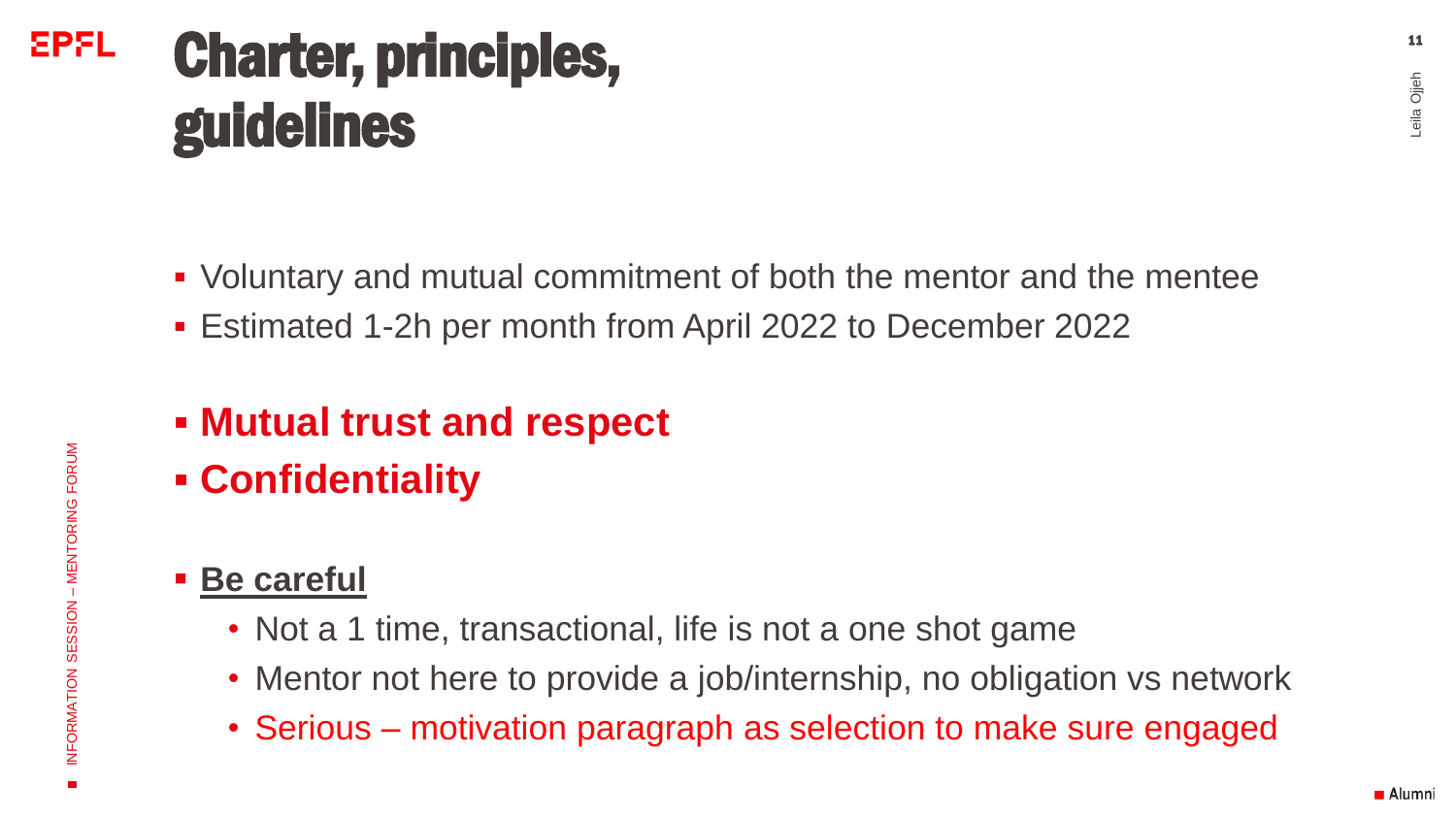#### **EPFL** 4th edition – 252 relationships from May to October



**101 32 16 42 17 1 Mentees' profile**

 $\bullet$  STI  $\bullet$  SB  $\bullet$  SV  $\bullet$  CDM  $\bullet$  IC  $\bullet$  ENAC  $\bullet$  EME

**61**

 $\blacksquare$ 

#### **Mentors' top locations:**

- 1. Switzerland
- 2. France
- 3. UK
- 4. Canada
- 5. USA
- 6. Germany

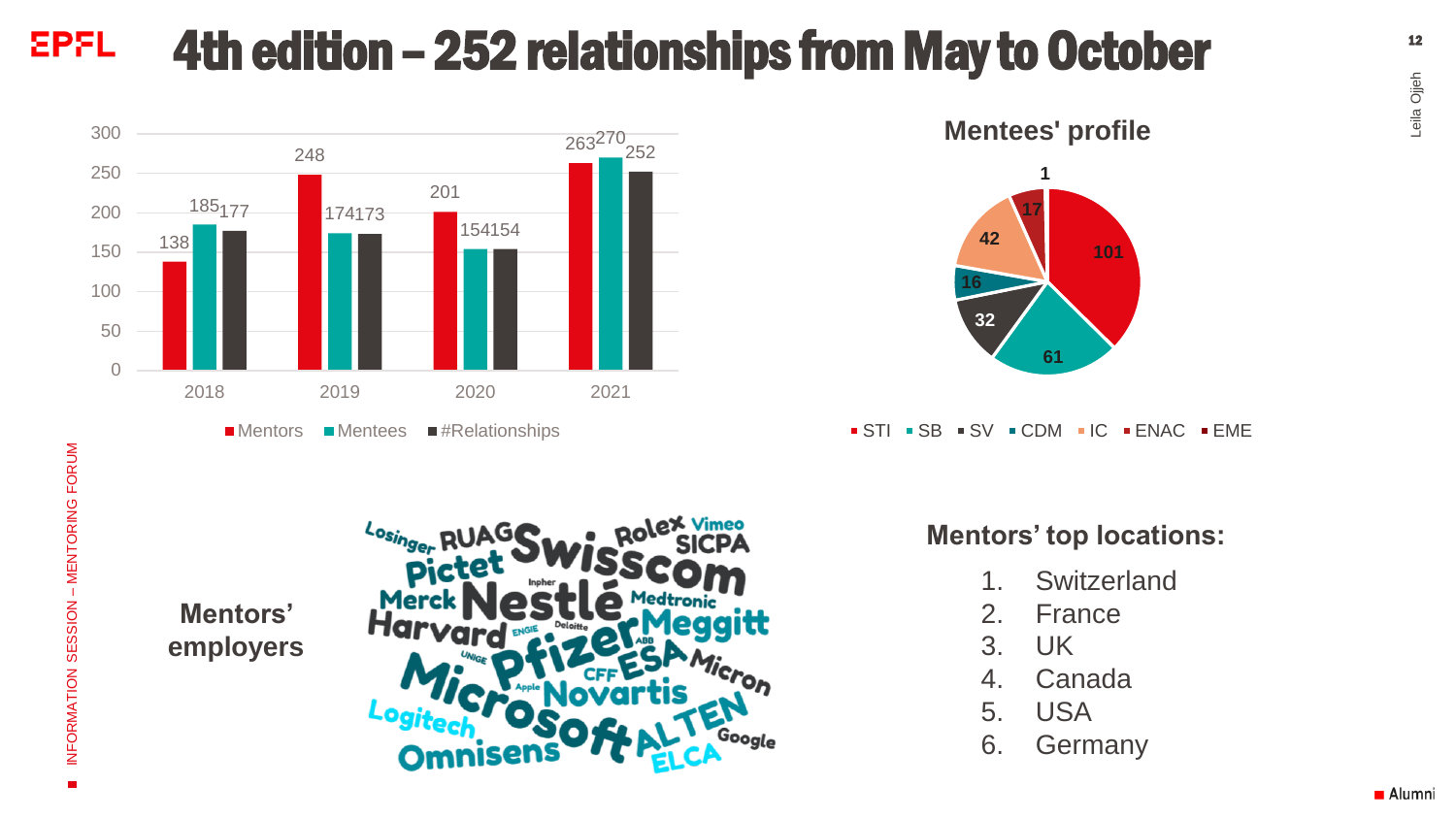#### **EPFL Satisfaction**

▪ On average **88.8%** considered they had a good or excellent match





**~89%**

### would recommend the program !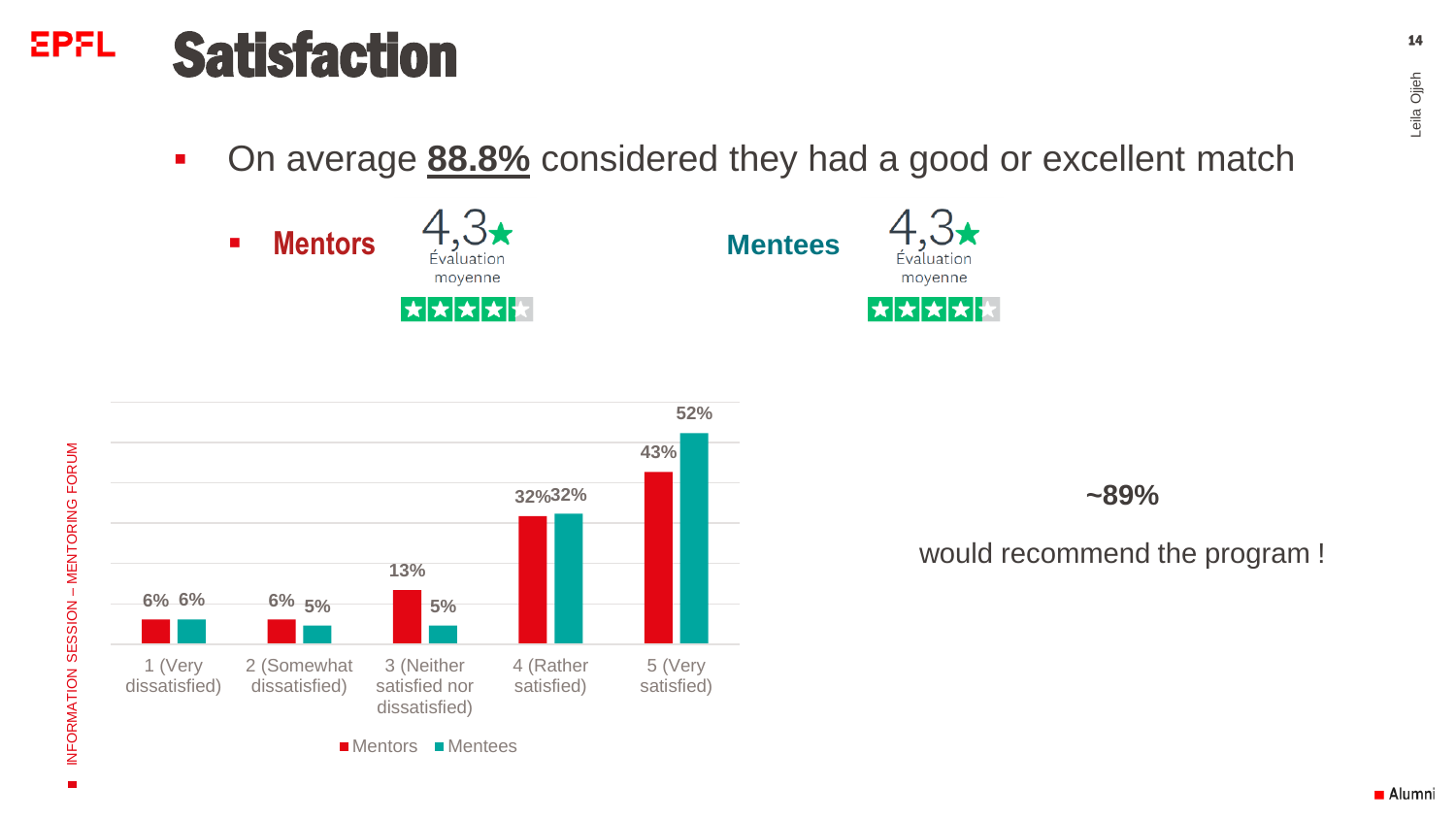### **EPFL** Concrete impacts for mentees

| It allowed me to obtain information on the sector/company/continuing education I am interested in | 65%        |
|---------------------------------------------------------------------------------------------------|------------|
| It allowed me to obtain information on good job search practices                                  | 59%        |
| It helped me to gain self-confidence                                                              | 48%        |
| It allowed me to develop my network                                                               | <b>27%</b> |
| Other (please specify)                                                                            | 22%        |
| It facilitated my professional integration and/or enabled me to find a job                        | 21%        |
| It allowed me to get (a) job interview(s)                                                         | 8%         |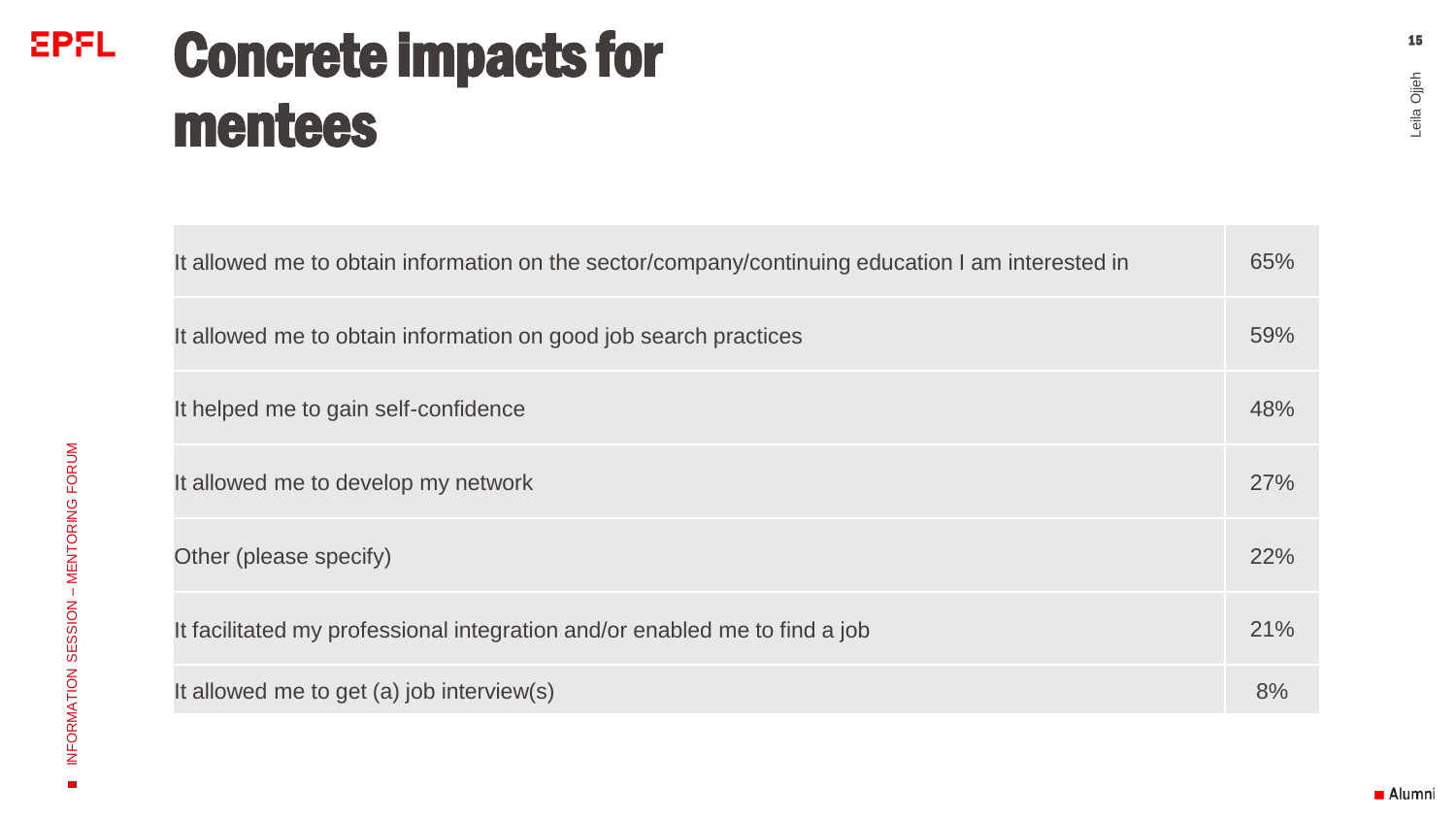#### **EPFL Testimonials**

- **Gabrielle Saint-Girons (MSc MT ongoing)**
- **Emma Vernizeau (MSc CGC ongoing )**

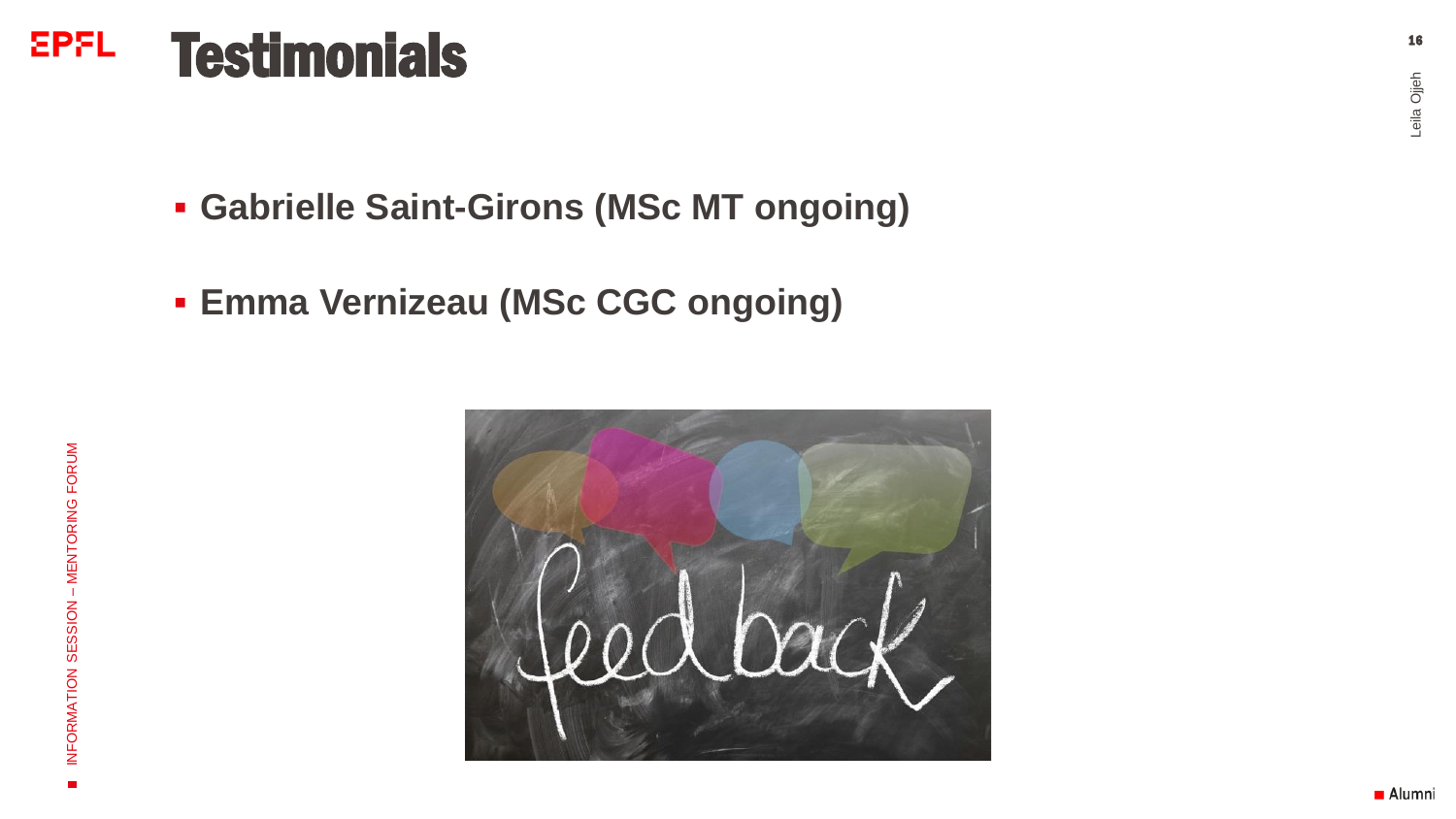# **EPFL** Mentoring Program Master 2022: Milestones



Leila Ojjeh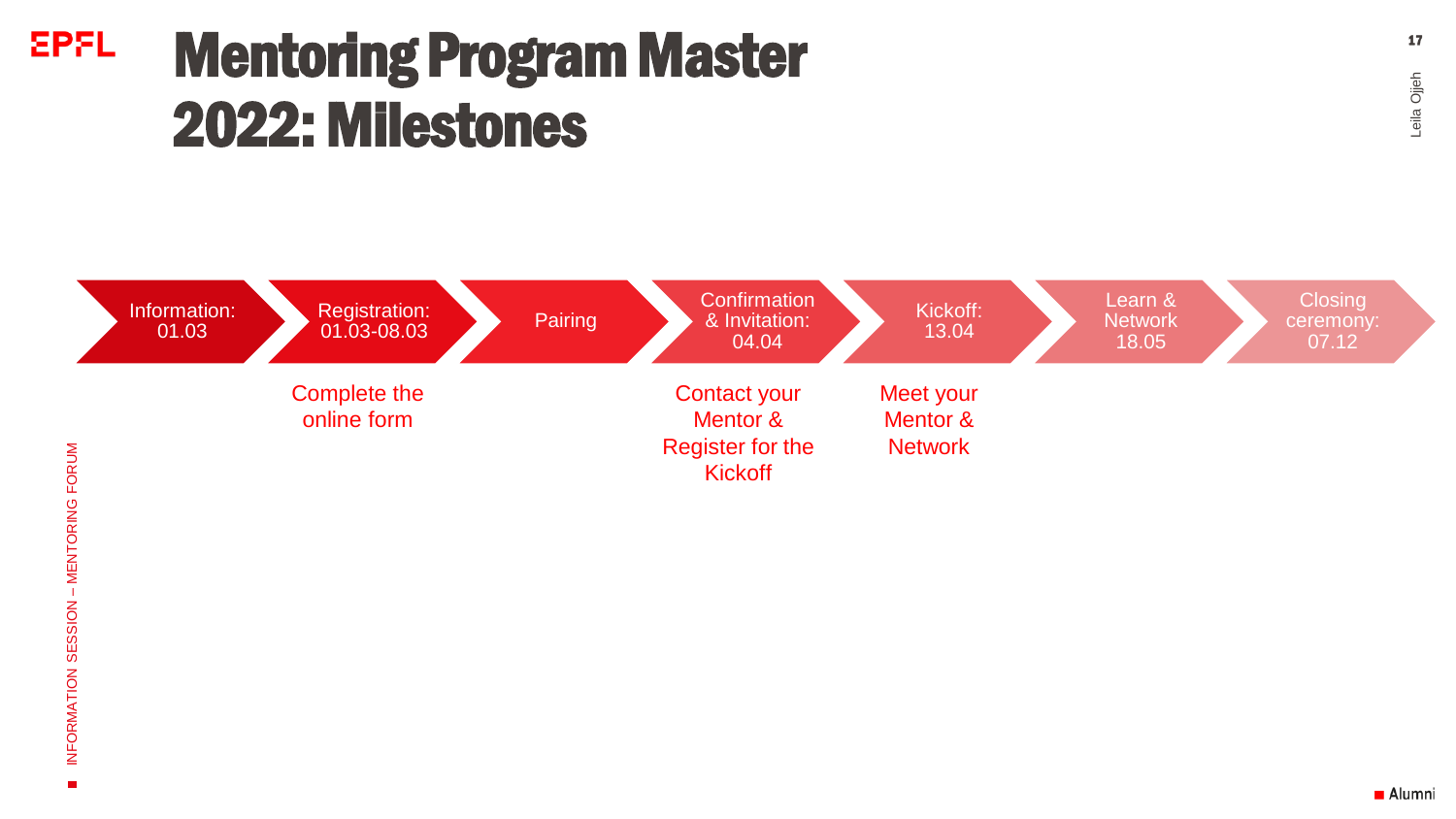18

## **EPFL** Conclusion & next steps

- Great opportunity... can change your life! Tell your friends about it  $\odot$
- Works great when both sides are engaged...
	- Only sign up if you are serious, need help/advice and if you can make the time
	- Make the most out of this relationship not a one shot !

If you are interested…

- Check our webpage: **<https://www.epflalumni.ch/forum-epfl-alumni-mentoring-program-master/> OR scan the QR code**
- Register by completing the Google form carefully
- Wait for the pairing confirmation & introduction email (04/04)
- Save the date: Kickoff evening on the 13th of April





INFORMATION SESSION

INFORMATION SESSION – MENTORING FORUM

- MENTORING FORUM